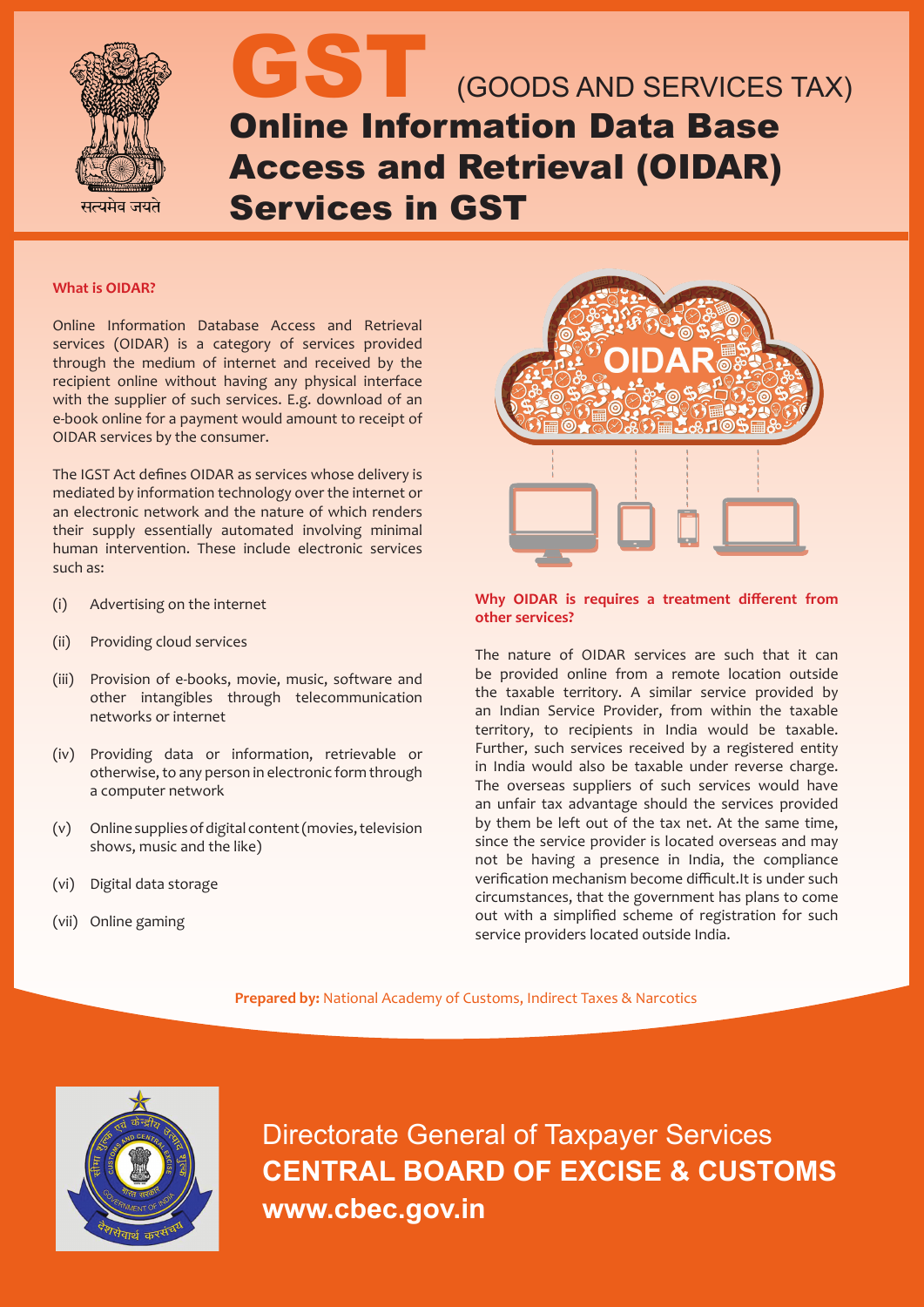

#### **How would OIDAR services be taxable under GST?**

For any supply to be taxable under GST, the place of supply in respect of the subject supply should be in India. In case, both the supplier of OIDAR Service and the recipient of such service is in India, the place of supply would be the location of the recipient of service i.e. it would be governed by the default place of supply rules.

What happens in cases where the supplier of service is located outside India and the recipient is located in India? In such cases also, the place of supply would be India and the transaction would be amenable to tax.

#### **Who will be responsible for paying the tax?**

In cases where the supplier of such service is located outside India and the recipient is a business entity (registered person) located in India, the reverse charge mechanism would get triggered and the recipient in India (registered entity under GST) will be liable to pay GST under reverse charge and undertake necessary compliances.

Now what happens if the supplier is located outside India and the recipient in India is an individual consumer? In such cases also, the place of supply would be India and the transaction is amenable to levy of GST. But the problem is, how would such tax be collected? It would be impractical to ask the individual in India to register and undertake the necessary compliances under GST for a one off purchase on the internet.

For such cases the IGST Act provides that on supply of online information and database access or retrieval services by any person located in a non-taxable territory and received by a non-taxable online recipient, the **supplier of services located in a non-taxable territory shall be the person liable for paying integrated tax on such supply of services.**

Now if an intermediary located outside India arranges or facilitates supply of such service to a non-taxable online recipient in India, the intermediary would be treated as the supplier of the said service, except when the intermediary

satisfies the following conditions:

- (a) The invoice or customer's bill or receipt issued by such intermediary taking part in the supply clearly identifies the service in question and its supplier in non-taxable territory
- (b) The intermediary involved in the supply does not authorise the charge to the customer or take part in its charge. This means that the intermediary neither collects or processes payment in any manner nor is responsible for the payment between the non-taxable online recipient and the supplier of such services
- (c) The intermediary involved in the supply does not authorise delivery
- (d) The general terms and conditions of the supply are not set by the intermediary involved in the supply but by the supplier of services

### **How would the entity located outside India comply with the responsibilities entrusted under GST?**

The supplier (or intermediary) of online information and database access or retrieval services shall, for payment of integrated tax, take a single registration under the Simplified Registration Scheme in Form GST REG-10. The supplier shall take registration at Principal Commissioner of Central Tax, Bengaluru West who has been the designated for grant registration in such cases.

In case there is a person in the taxable territory (India) representing such overseas supplier in the taxable territory for any purpose, such person (representative in India) shall get registered and pay integrated tax on behalf of the supplier.

In case the overseas supplier does not have a physical presence or does nothave a representative for any purpose in the taxable territory, he may appoint a person inthe taxable territory for the purpose of paying integrated tax and such person shall be liablefor payment of such tax.

**Prepared by:** National Academy of Customs, Indirect Taxes & Narcotics

**Follow us on:**

@cBEC\_india<br>@askGST\_GoI contract cbecindia

@CBEC\_India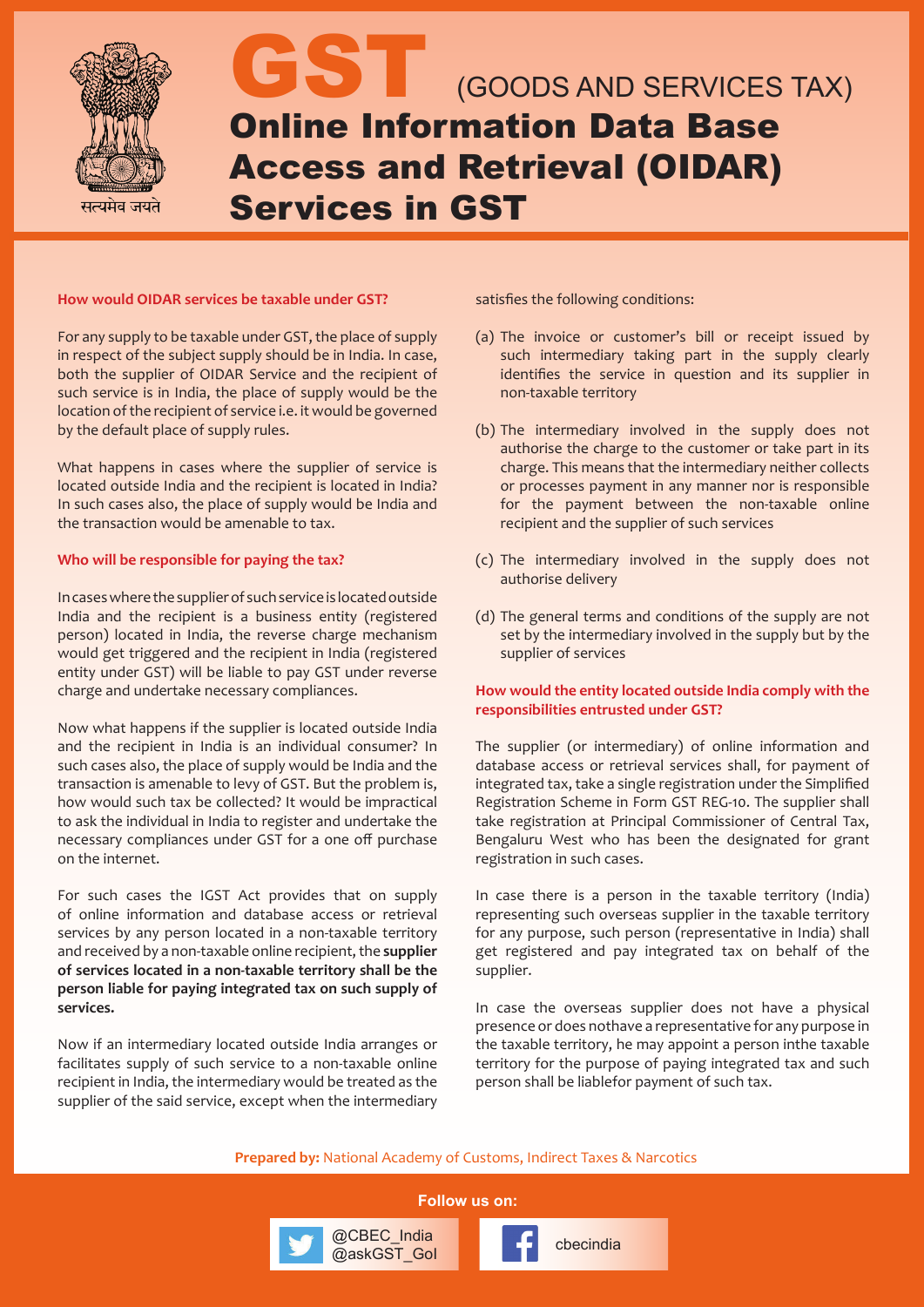

### **Who is a Non-Taxable Online Recipient?**

"Non-Taxable Online Recipient" means any Government, local authority, governmental authority, an individual or any other person not registered and receiving online information and database access or retrieval services in relation to any purpose other than commerce, industry or any other business or profession, located in taxable territory.

The expression "governmental authority" means an authority or a board or any other body:

(i) Set up by an Act of Parliament or a State Legislature or

(ii) established by any Government

with ninety per cent or more participation by way of equity or control, to carry out any function entrusted to a municipality under article 243W of the Constitution.

#### **Examples of what could be or could not be OIDAR services**

The inclusive part of the definition of OIDAR services are only indicative and not exhaustive.To determine if a particular service is an OIDAR service, the following test can be applied:

| <b>Service</b>                                                      | Whether<br><b>Provision of</b><br>service<br>mediated by<br>information<br>technology<br>over the<br>internet or<br>an electronic<br>network | Whether it is<br><b>Automated</b><br>and<br>impossible to<br>ensure in the<br>absence of<br>information<br>technology | <b>OIDAR</b><br><b>Service</b> |
|---------------------------------------------------------------------|----------------------------------------------------------------------------------------------------------------------------------------------|-----------------------------------------------------------------------------------------------------------------------|--------------------------------|
| PDF document<br>manually<br>emailed by<br>provider                  | <b>YFS</b>                                                                                                                                   | N <sub>O</sub>                                                                                                        | N <sub>O</sub>                 |
| PDF document<br>automatically<br>emailed by<br>provider's<br>system | <b>YFS</b>                                                                                                                                   | <b>YES</b>                                                                                                            | <b>YES</b>                     |

| <b>Service</b>                                                                                                            | <b>Whether</b><br><b>Provision of</b><br>service<br>mediated by<br>information<br>technology<br>over the<br>internet or<br>an electronic<br>network | <b>Whether it is</b><br><b>Automated</b><br>and<br>impossible to<br>ensure in the<br>absence of<br><b>information</b><br>technology | <b>OIDAR</b><br><b>Service</b> |
|---------------------------------------------------------------------------------------------------------------------------|-----------------------------------------------------------------------------------------------------------------------------------------------------|-------------------------------------------------------------------------------------------------------------------------------------|--------------------------------|
| <b>PDF</b> document<br>automatically<br>downloaded<br>from site                                                           | <b>YES</b>                                                                                                                                          | <b>YES</b>                                                                                                                          | <b>YES</b>                     |
| Stock<br>photographs<br>available<br>for automatic<br>download                                                            | <b>YES</b>                                                                                                                                          | <b>YES</b>                                                                                                                          | <b>YES</b>                     |
| Online course<br>consisting of<br>pre-recorded<br>videos and<br>downloadable<br><b>PDFs</b>                               | <b>YES</b>                                                                                                                                          | <b>YES</b>                                                                                                                          | <b>YES</b>                     |
| Online course<br>consisting of<br>pre-recorded<br>videos and<br>downloadable<br>PDFs plus<br>support from a<br>live tutor | <b>YES</b>                                                                                                                                          | NO                                                                                                                                  | <b>NO</b>                      |
| Individually<br>commissioned<br>content sent in<br>digital form<br>e.g.,<br>photographs,<br>reports,<br>medical results   | <b>YES</b>                                                                                                                                          | NO                                                                                                                                  | N <sub>O</sub>                 |

**Prepared by:** National Academy of Customs, Indirect Taxes & Narcotics

**Follow us on:**

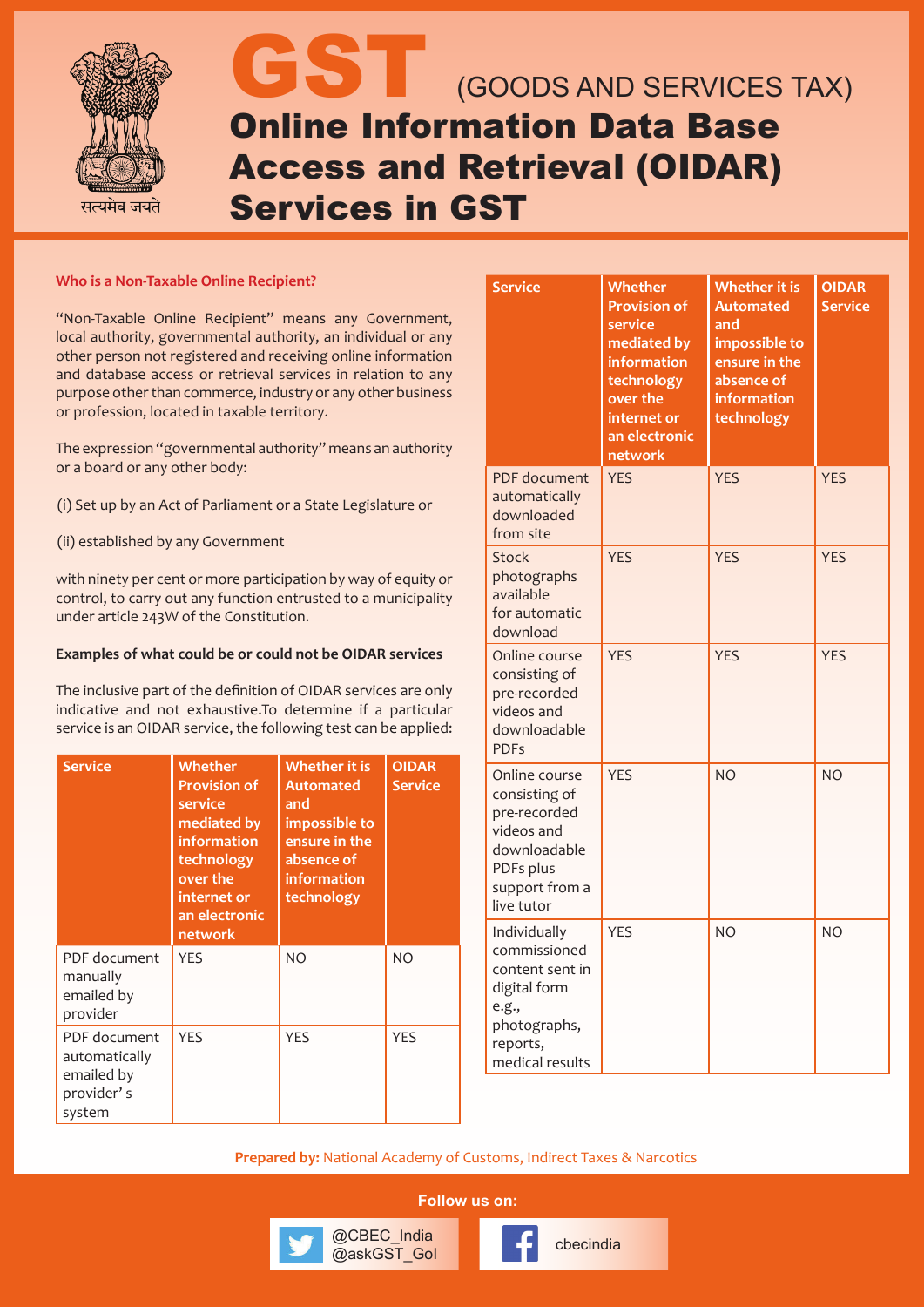

### **Indicative List of OIDAR Services**

- **1. Website supply, web-hosting, distance maintenance of programmes and equipment**
	- (a) Website hosting and webpage hosting
	- (b) Automated, online and distance maintenance of programmes
	- (c) Remote systems administration
	- (d) Online data warehousing where specific data is stored and retrieved electronically
	- (e) Online supply of on-demand disc space

#### **2. Supply of software and updating thereof**

- (a) Accessing or downloading software (including procurement/accountancy programmes and anti-virus software) plus updates
- (b) Software to block banner adverts, otherwise known as Banner blockers
- (c) Download drivers, such as software that interfaces computers with peripheral equipment (such as printers)
- (d) Online automated installation of filters on websites
- (e) Online automated installation of firewalls
- **3. Supply of images, text and information and making available of databases**
	- (a) Accessing or downloading desktop themes
	- (b) Accessing or downloading photographic or pictorial images or screensavers
- (c) The digitised content of books and other electronic publications
- (d) Subscription to online newspapers and journals
- (e) Weblogs and website statistics
- (f) Online news, traffic information and weather reports
- (g) Online information generated automatically by software from specific data input by the customer, such as legal and financial data, (in particular, data such as continually updated stock market data, in real time)
- (h) The provision of advertising space including banner ads on a website/web page
- (i) Use of search engines and Internet directories
- **4. Supply of music, films and games, including games of chance and gambling games, and of political, cultural, artistic, sporting, scientific and entertainment broadcasts and events**
	- (a) Accessing or downloading of music on to computers and mobile phones
	- (b) Accessing or downloading of jingles, excerpts, ringtones, or other sounds
	- (c) Accessing or downloading of films
	- (d) Downloading of games on to computers and mobile phones
	- (e) Accessing automated online games which are dependent on the Internet, or other similar electronic networks, where players are geographically remote from one another

**Prepared by:** National Academy of Customs, Indirect Taxes & Narcotics

**Follow us on:**

@cbEc\_india<br>@askGST\_GoI change cbecindia

@CBEC\_India